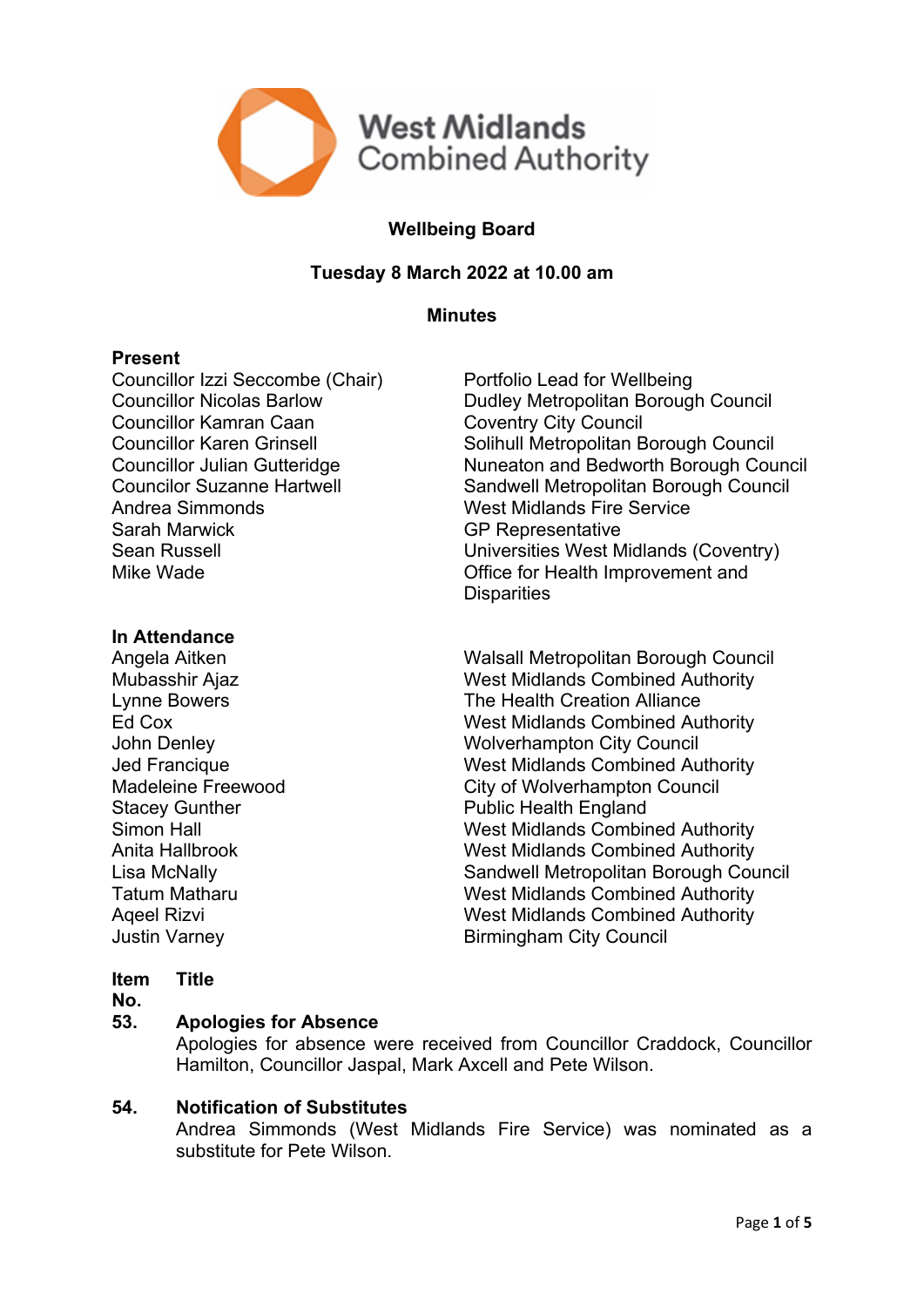# **55. Chair's Remarks**

#### (i) Roy Wilcox

The Chair reported on the sad news that Roy Wilcox, Thrive at Work Programme Engagement Officer, had recently passed away following a short illness. Roy would be remembered by colleagues and missed by all the team.

## (ii) Councillor Paulette Hamilton

The Chair reported that the board had lost its Vice-Chair, Councillor Hamilton, who won the parliamentary by election for Erdington last week. She congratulated Paulette on her achievement and for being the first black MP for Birmingham. The Chair and members reflected on Councillor Hamilton's work in support of wellbeing and in particular with regards to mental health.

# (iii) Meetings at Summer Lane

The Chair reported that she would like to hold the next meeting in-person following the lifting of Covid restrictions and sought the views of the board on this matter. The board supported hybrid meetings that would allow people to join the meeting virtually if they were unable attend.

### **56. Minutes of the last meeting**

The minutes of the meeting held on 18 January 2022 were agreed as a correct record.

# **57. Revisiting Health of the Region Report - Draft Report**

The board considered a report from the Strategic Lead for Thrive and Inequalities that sought a review and approval of the 'Revisiting the Health of the Region' (HOTR) draft report prior to its publication and launch of the Health of the Region Data Hub.

The Head of Wellbeing and Prevention, Mubasshir Ajaz, introduced the report that was an interim report on the Health of the Region following the publication of the previous report in November 2020. He advised that it is proposed to move to a three-year cycle for the main report and an interim report at 18 months, with the next main report due in November 2023.

The Strategic Lead for Thrive and Inequalities, Tatum Matharu presented the draft report and asked colleagues to provide any comments from current date up to 19 March before its launch on 26 April. Tatum also provided a demonstration of the GIS Data Hub which captured multiple data sets and the cumulative effects of inequalities.

Dr Justin Varney (DPH Birmingham) expressed concern that the WMCA was replicating information already produced by local authorities and asked that proper engagement be undertaken with Directors of Public Health. In relation to the structure of the report, he considered this should indicate what has happened at the WMCA level but should also celebrate what has been achieved collectively working together across the WMCA. He added that the GIS Data Hub also required a narrative around the numbers to provide the context for the data.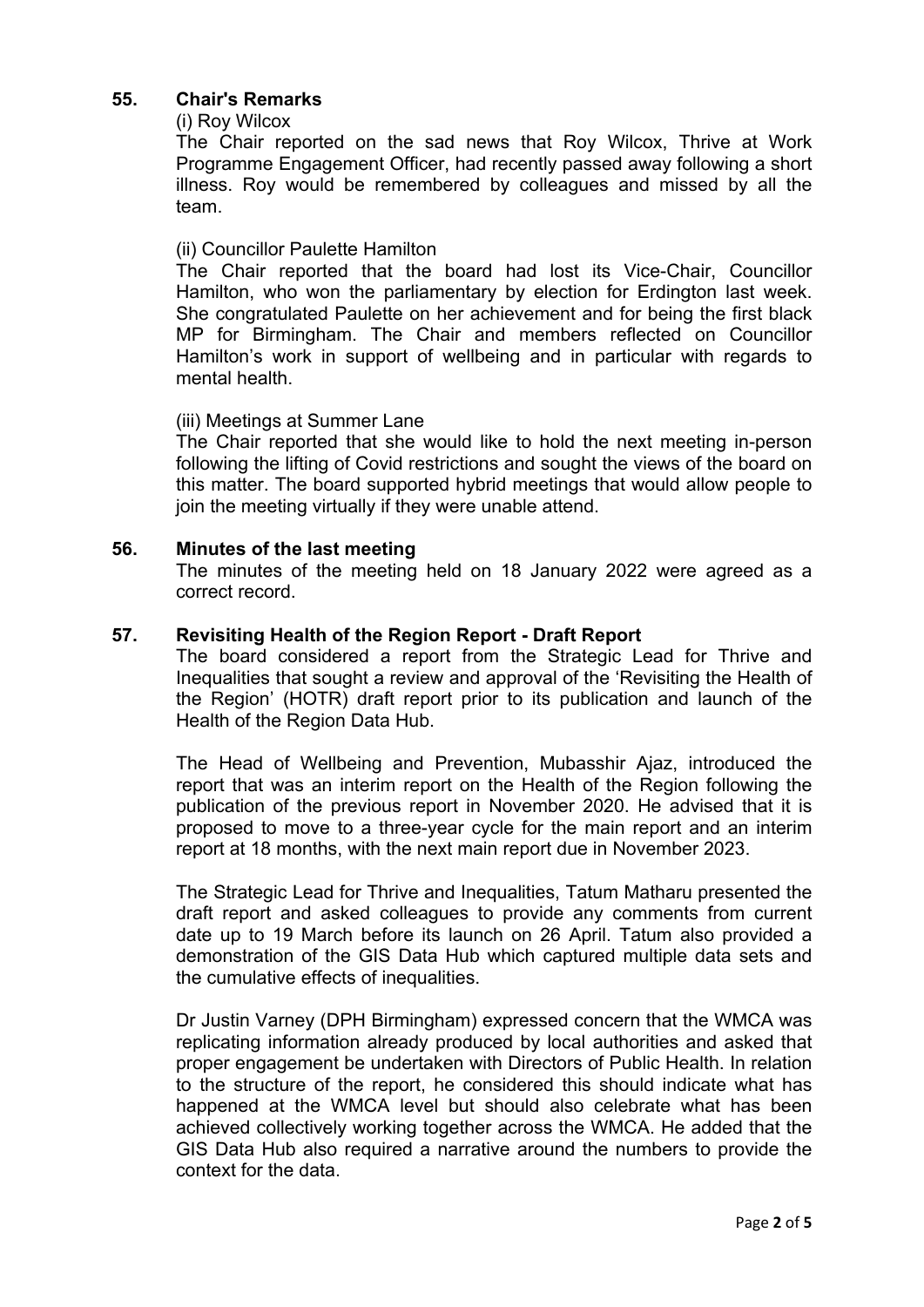The Head of Wellbeing and Prevention thanked Dr Varney for his useful comments and advised that the GIS Data Hub was an internal tool for use for the WMCA that would be utilised with regards to its fairer, greener and healthier strategy for the region. He reported the draft HOTR report would be submitted formally to Directors of Public Health and the report would not be published until there was an agreed version.

The Chair encouraged everyone to submit their comments on the draft report to Mubasshir and Tatum.

Resolved:

1. The draft 'Revising the Health of the Region' report be noted and

2. Comments be submitted on the draft report prior to its completion and publication.

### **58. Wellbeing Annual Performance and Forward Planning**

The board considered a report of the Head of Wellbeing and Prevention that provided an update against progress to date against the 2021/22 High Level Deliverables. This included a separate update report on the Thrive at Work programme.

The Head of Wellbeing and Prevention, Mubasshir Ajaz, provided an update on the status for each of the deliverables. The board also received more detailed updates from the Strategic Lead for Wellbeing and Prevention, Simon Hall on developing and sustaining a physical activity programme with regional partners and from the Head of Mental Health Partnerships, Jed Francique, who provided an update on the Thrive at Work programme.

In relation to the physical activity programme Justin Varney (DPH Birmingham) and Lisa McNally (DPH Sandwell) considered the board should look to build on the legacy of the Birmingham Commonwealth Games and to share learning and successes.

Councillor Caan noted a deliverable (WM05) had an aim of making the West Midlands an exemplar region for getting more disabled people active and asked for this to be an agenda item at a future meeting to enable the board to learn more and accelerate this work.

In relation to the Thrive at Work Programme that is to be reviewed and refreshed prior to its extension, Justin Varney reported on the need to understand the low take-up levels for the programme by businesses and suggested the Chambers of Commerce be contacted for their insight. He also considered that it would be timely to reboot 'Every Mind Matters' and link this to the Commonwealth Games and the physical activity programme.

Jed Francique advised that he would seek the views of businesses and other stakeholders on Thrive to meet their needs and as part of the refresh would look to make the product meaningful and easy to use.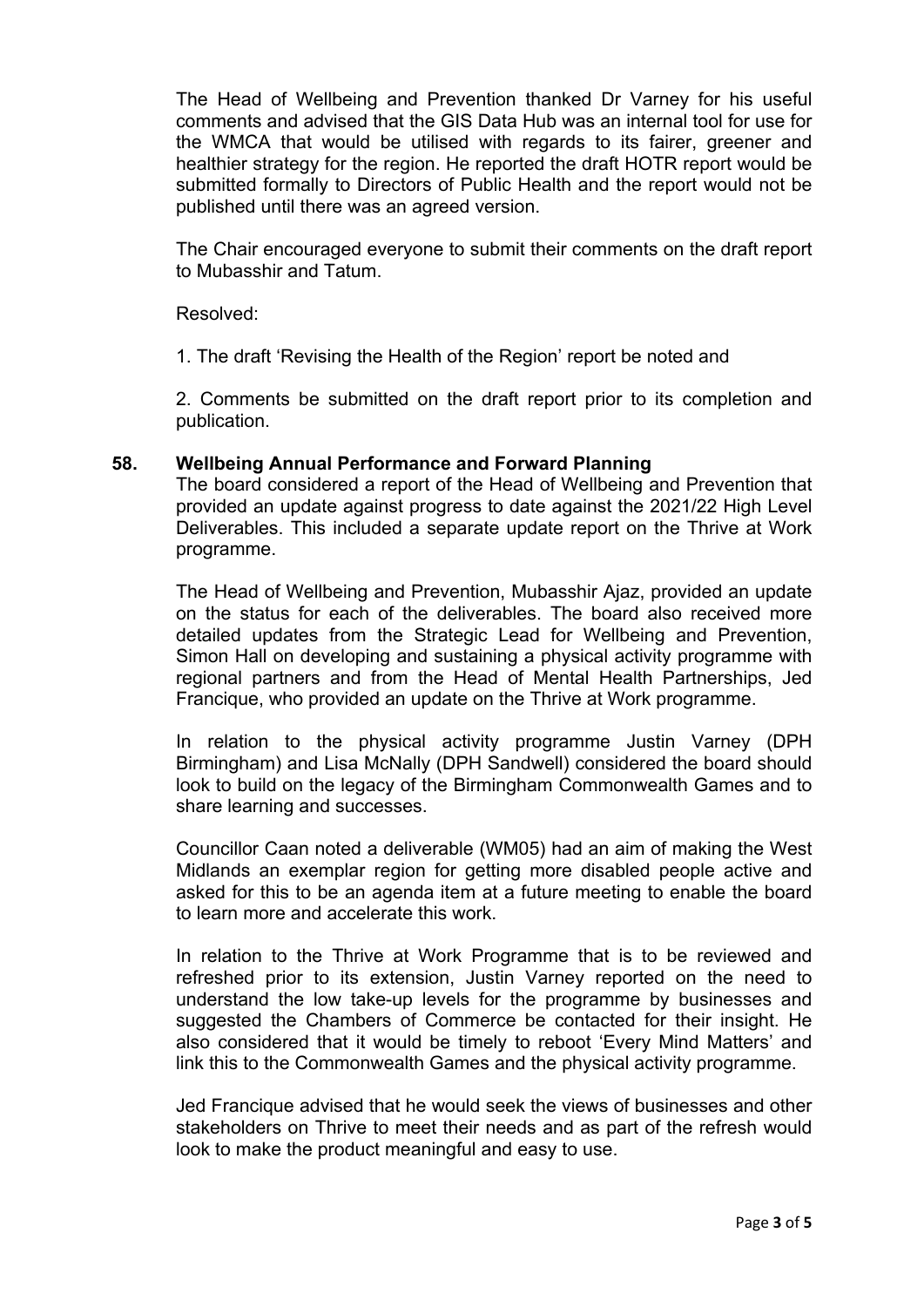Sean Russell concurred with the need to undertake a quick needs assessment with businesses / stakeholders and to sign post them to areas of interest.

Resolved:

1. Progress against the 2021/22 High Level Deliverables to date be noted;

2. More detailed reports on the areas of activity identified be considered at future meetings and

3. The update on the Thrive at Work Programme be noted.

# **59. Levelling Up the United Kingdom. The Levelling Up White Paper, Health and Wellbeing Opportunities**

The board considered a paper from the Health and Wellbeing Programme Manager from the WMCA and Office for Health and Disparities that presented the opportunities within the Levelling Up White Paper for the WMCA, WMCA health and wellbeing priorities and the Wellbeing Board.

The Head of Wellbeing and Prevention, Mubasshir Ajaz and the Health and Wellbeing Programme Manager, Stacey Gunther provided an overview of levelling up, outlined the six 'capitals' that will drive levelling up, the twelve focus areas and missions of the four objectives.

The Director of Inclusive Growth and Public Reform, Ed Cox, reported on the work the WMCA is undertaking with regards to levelling up and in particular with regards to health and wellbeing. This included working on the trailblazer devolution deal for health, exploring opportunities created by the Smart City Region and the West Midlands Levelling Up workshop to be held later in the month.

Ed Cox reported on the need for the WMCA to be ambitious and for colleagues to consider what is feasible by way of a devolution deal and put forward their ideas that could feed into the negotiations with government and before the WMCA Board meeting on 10 June. It was noted that the WMCA would not be seeking to take on more powers for health but wanted local authorities, NHS and ICS partners to advocate what they need from a devolution deal.

The board was asked to consider what Government needs to do differently and to put forward specific suggestions or creative ideas that could be tested by the WMCA as part of the trailblazer pilot.

The board discussed the need to influence government to unlock green spaces for physical activity, provide flexibility on legislation with regards to housing and planning policy and the need to access data from other agencies in order to work together.

The Chair asked colleagues to put their ideas forward to Ed, Mubasshir and Stacey and to highlight to the team any other stakeholders that should be involved.